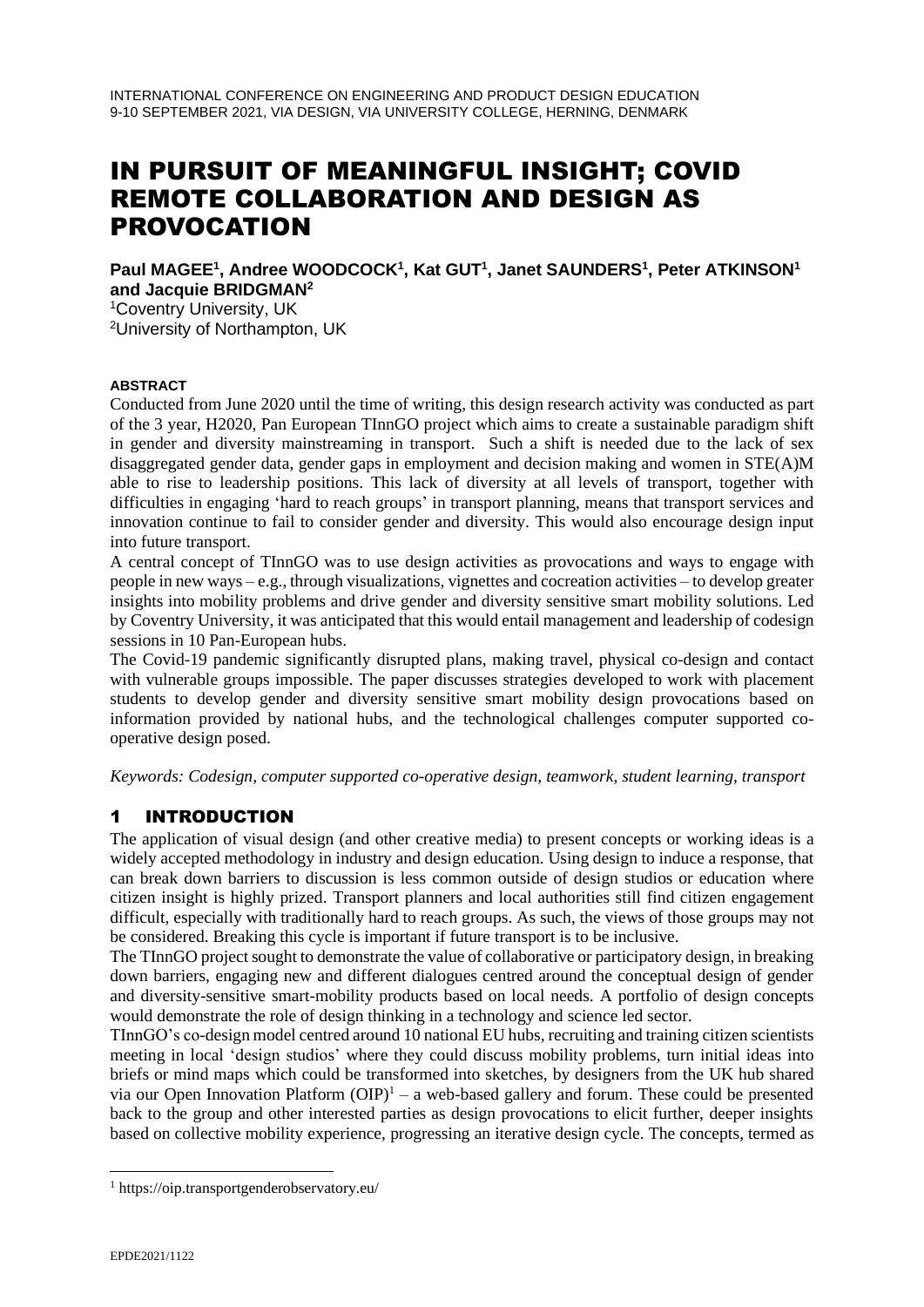'design provocations', are used to 'initiate critical reflection on issues that are often overlooked, obscured or accepted as natural practice' [1].

From March 2020, Europe-wide rolling lockdowns made it impossible to follow the original plans. Rather than active engagement (including visits to European hubs, street interviews and focus groups with vulnerable transport users) we worked remotely with TInnGO's non-design partners, who tried to generate design briefs using their understanding of local users and situations (gained from initial project research) and comment on initial sketches, acting as proxies for end users.

Our distributed student design team (based in Indonesia, Spain, and India) had to develop empathy/envisage the problems of vulnerable user groups in different European cities based on (a)synchronous communication via MS Teams, Mural and Zoom. Design provocations were uploaded on to the OIP for comment by the wider 'nondesign' TInnGO community, using a discussion-board format who mostly have no design background.

Students denied access to the university premises (design studios, equipment and modelling) worked asynchronously at a distance supported by online tutorials and weekly critiques using 'MS Teams'. The initial brainstorming stage relied on Microsoft Teams, Zoom and Mural – all of which can become disjointed, due to bandwidth lag, working across different time zones, and isolated activity. Working with the limits of our devices (none of which were designed to support continuous remote working), we have noticed how the technology interferes with the organic free flow of ideas that might occur when co-located. Based on our 10 months experience we discuss the insights/barriers we have faced in relation to 1) communication with non-designers, 2) extent to which IT solutions can accommodate design activities, 3) development of empathy at a distance, 4) design skills gap 5) design as a provocation to encourage deeper thinking and engagement.

### 2 COMMUNICATION WITH NON-DESIGNERS

It is important to clarify the meaning of 'non-designer' in the context of TInnGO. The project is formed from a large multidisciplinary EU-wide team comprising of academics, local authorities, transport organisations and SMEs brought together to create a paradigm shift in gender and diversity in the field of smart mobility. The project requires a number of designed outcomes, informed by the collective experiential problems of hard to reach citizens who experience mobility problems. The term 'nondesigners' refers to anyone not trained in design language and methods of communication used by design teams. It does not mean that citizens or project members are not designers.

Ideally design challenges should originate from citizens, for whom illustrating a concept or visualizations may be unfamiliar and lack of design literacy may prevent contribution. Design literacy refers to the 'basic skills that are well within the full range of everyone's cognitive capabilities and serve our everyday needs' [2, p9]. Therefore, a lack of formal design training is not seen as an inhibitor to expressing ideas. We aimed to experiment with how the medium of design could enable different flows of communication and insights – as opposed to more traditional, verbal, or written forms of citizen engagement, surveys and focus groups. In the process outlined above 'non design colleagues' acted as informants, clients, co-designers and critics. Difficulties arose in relation to:

- Articulation of a design problem generally in relation to lack of preparation, so generic images were downloaded from the internet to provide context (e.g., a city street).
- Lack of understanding or ability to convey the mobility problem in sufficient detail for design activity to be meaningful.
- Reluctance to share an idea visually, instead referring to typed text or in conversation.
- Preoccupation with the operation of the software, spelling/typos rather than generating ideas.
- Lack of ability/willingness to provide feedback to young designers or understanding the importance of this engagement for moving out of conceptual design phases.
- Learning how to express their issue or idea, objectively, without personal experience bias.
- From the perspective of the student designers, additional difficulties related to:
- Communicating with experts in other fields e.g., engineering, computing, human factors AND those from admin, evaluation in different language.
- Understanding how their visual design communications, varying in scale and context would not be obvious to someone unfamiliar with drawing conventions used by designers.
- Needing to move out of inexperience and comfort zones to respond to the needs of the user group, presented the difficulty of designing for the 'actual other' not 'presumed other' or self.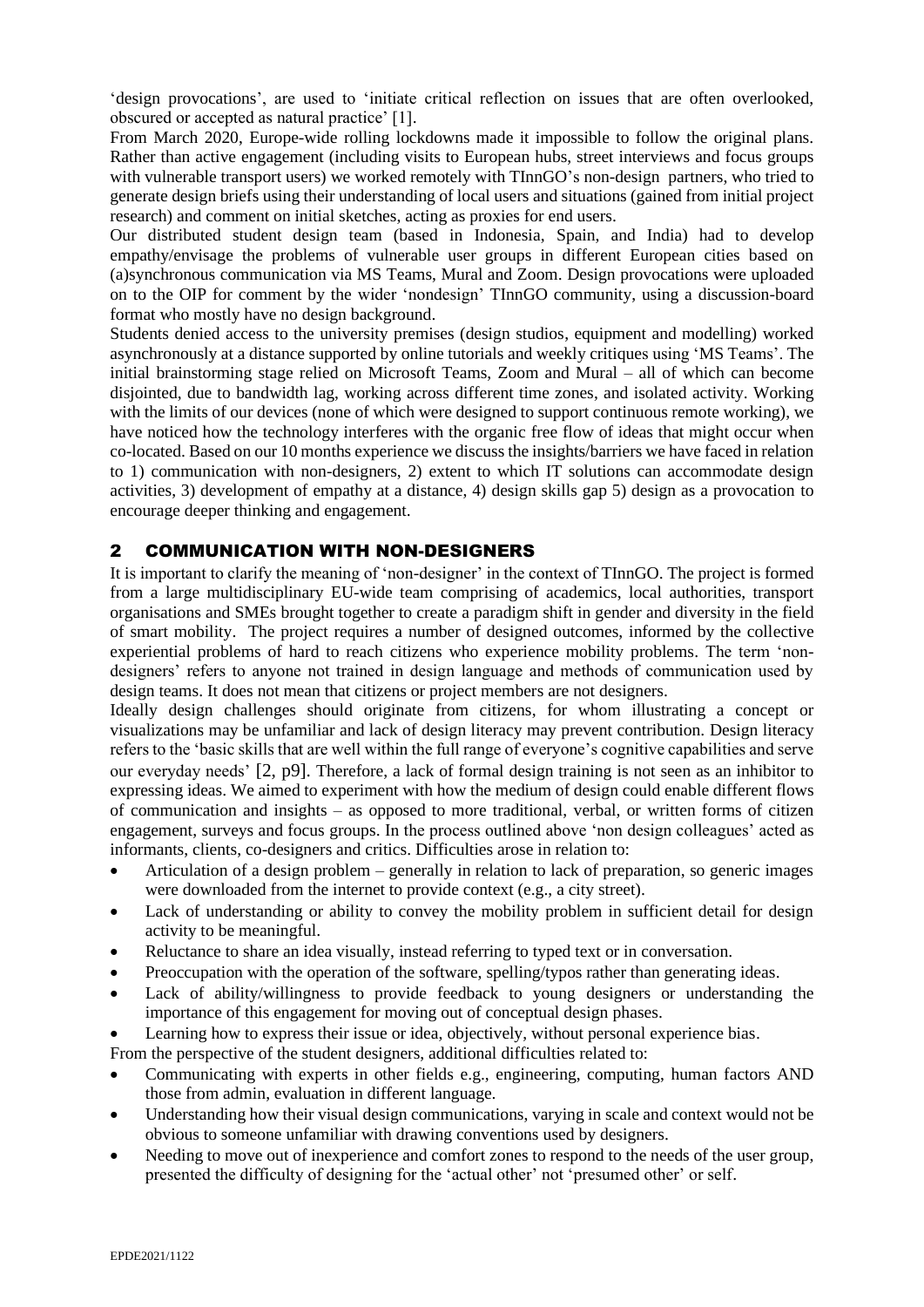- Challenge the relevance of a design requirement
- Overprotectiveness and defensiveness over feedback which was experienced in isolation
- Not rushing straight to a design solution  $-$  but looking at a wider systems approach

Previously, the authors have positioned the role of future-responsible development as a hybrid, a combination of multiple needs into a cohesive whole [6]. This hybrid progresses the typical perception of users, or designers, or researcher; rather we are all these things, to a lesser or greater extent. Yet, when viewed through the lens of a global crisis and isolated working, restricted empathy compromises the sense of group spirit and leads to miscommunication or reluctance to contribute that ultimately harms the design process, a factor that impacts upon the students training since they are not receiving the visceral responses that would otherwise have been proffered.



*Figure 1. Bus Stop Information Panel, Solenza Lazar (2020)*

### 3 DESIGN AS PROVOCATION TO ENCOURAGE DEEPER THINKING AND ENGAGEMENT

As a learning experience, we encouraged the interns to develop a naturalistic style of their own. When asked to provide feedback on the design communication from the design interns, non-designers found some material difficult to understand. We produced a variety of formats, from rough sketches to detailed 3D rendered views, referred to as 'design provocations', to stimulate debate. Figure 1 illustrates the type of concept generation that expresses an idea, not a finished design. The 'ghosted-in' figures are intended to illustrate scale, whilst text annotations describe the concept. The design intentionally introduces a different aesthetic to the existing waiting stop design and the combination of different styles shown in Fig 1 are intended to provoke a viewer response. The annotations are often written in  $1<sup>st</sup>$  person, lacking business language, in a social media form that requires significant editing. Indeed, this informality is present when speaking with partner hubs, in emails and during weekly design review meetings. This tendency has almost certainly resulted from restricted contact with external parties. When artwork is posted on the OIP we noticed reluctance from others to comment, critically or constructively, about an image that is observed 'online' rather than witnessed in person, where subjectivity would normally have enabled viewers to construct meaningful feedback.

It is not uncommon for design sketches to exaggerate form, but we have been mindful to show work with the minimum of extraneous communication. It is unclear whether the reluctance is attributable to inexperience or whether the current trend for hyperrealism (i.e., Pixar etc.) in rendered images (Fig 3) has in some way skewed the expectation for a 'designed' output. In this case, our experience of an inperson, 2D sketch and 3D sketch model are more powerful media with which to communicate in context and for viewers to evaluate a solution to real world problems. Visual narratives can convey the user experience (UX) of a design concept, and indeed the storyboard technique in Fig 2 shows how viewers can be guided through steps of that design. In contrast, a semi-realistic design provocation, perhaps erroneously suggests that feedback was unnecessary.

We have previously stated the high value of co-creating understanding and collectively seeking solutions, as a more meaningful and inclusive means to prevent stigma. The system around the problem and solution convergence differs to the traditional elitism of the creative arts, thus enabling the capability of experience to improve futures. So, fundamentally things have changed when we are all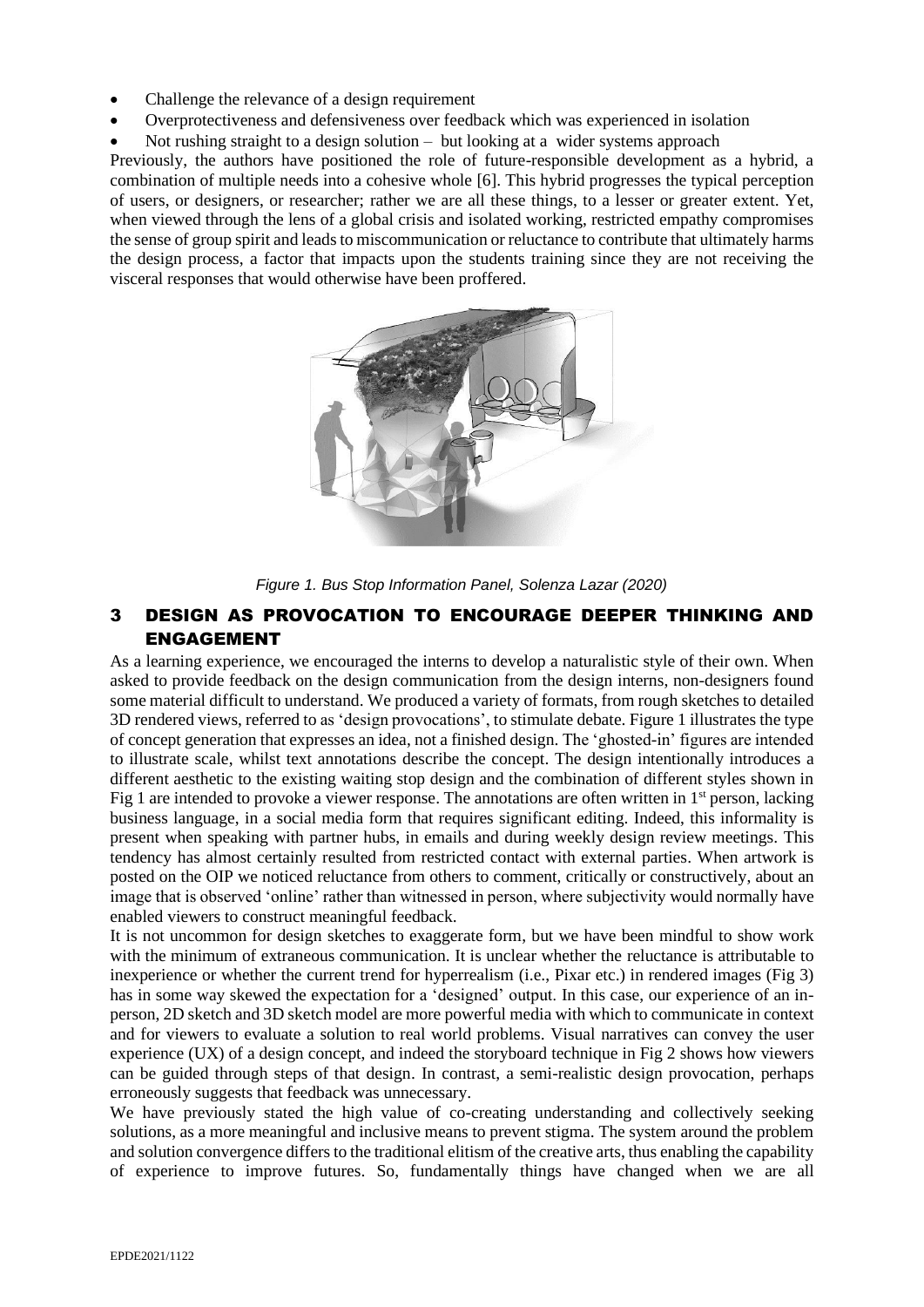designers/hypothesizers/creators. Glancing to design history, acclaimed Industrial Designer, Raymond Loewy, sums up design as *"a simple exercise; a little logic, a little taste, and the will to co-operate."<sup>2</sup>* That was at the height of the excitement of a new machine age. Is design perceived differently today? User values may be similar, when we venture past the glamour and excitement of the new; essentially a solution should, in some way, improve our lives, to paraphrase, one potato peeler at a time<sup>3</sup> even if assistive technology status can become a commercial paradox.



*Figure 2. Story boarding, Ronald Jurianto (2020)*

Perception then, remains of high importance to a consumer and since design students will ultimately be faced with the notion of commercially acceptable solutions, their ability to move beyond novice skills is paramount. Agile design education can address gaps which may have long lasting impacts. Intern designers are novices using design education as their 'window' to a dynamic industry, that to be fully representative needs the behaviour found in industry. Our experience shows that the COVID-19 pandemic has impacted on design student's exposure to training, and they have had to learn to shift to a predominantly self-directed methodology outside of the usual design studio culture; it is remarkable that the students have adapted and led the development of new methodology but there will be experiential gaps that are hard to fill.

# 4 EXTENT TO WHICH IT. SOLUTIONS ACCOMMODATE DESIGN **DISCUSSION**

During lockdown many have become accustomed to, and reliant upon, videoconferencing as a normal way of working or more generally communicating. In this section we look at some issues related to using Microsoft Teams as a means of discussing/critiquing concept designs with students. Here the limitations of internet connectivity, hardware and software have significant effects when working with a small, globally distributed team. Rushing into lock down no one had a perfect, state-of-the art system; no one was a technical expert; everyone had to manage their own local connection. Students (and staff) had to learn to transfer their sketches into a format which could be seen and understood on a shared screen. Confining the medium to this 'window' on thinking may have affected mark making, annotations and what they chose to show. It became harder to understand design progression, than if looking over a sketch book, or mock-up models and objects.

3OXO[,https://www.fastcompany.com/90239156/the-untold-story-of-the-vegetable-peeler-that-changed-the](https://www.fastcompany.com/90239156/the-untold-story-of-the-vegetable-peeler-that-changed-the-world)[world](https://www.fastcompany.com/90239156/the-untold-story-of-the-vegetable-peeler-that-changed-the-world)

<sup>2</sup>https://www.raymondloewy.com/about/quotes/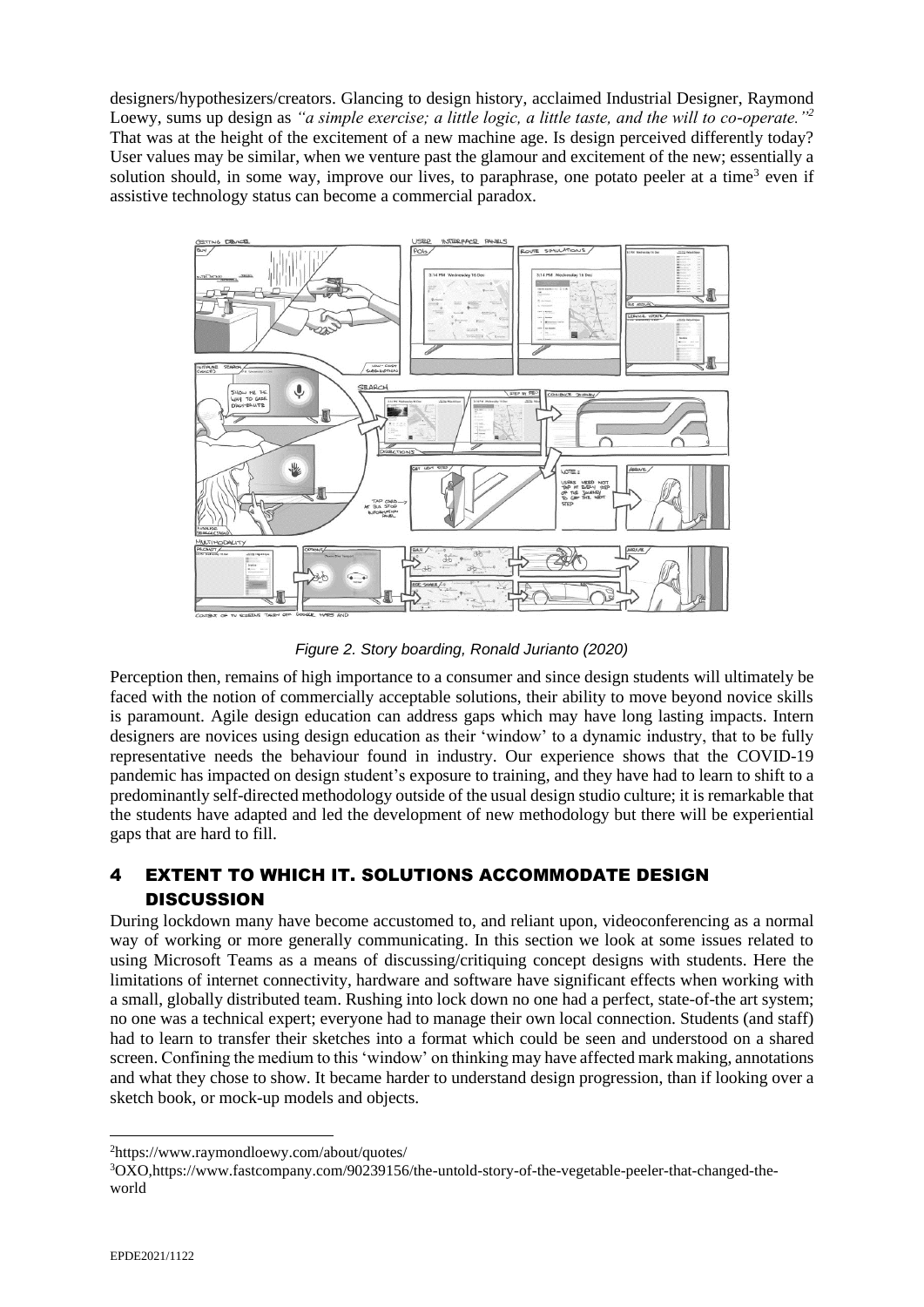Connection stability has been an issue. In prioritizing the need to hear the students, see the designs in a larger format and reduce lag, cameras and sometimes microphones were turned off. This effectively reduced telepresence - facial expression, tone of voice and other aspects of presence, such as clothing; face-to-face communication is rich because it includes deictic elements and objects, which are visible to all participants [3,4]. The fact that we were not in the design studios, surrounded by design ephemera was a clear disadvantage.

We had to experiment to find solutions which worked for us. Previous research [5] has looked at the social factors in teleconferencing in educational environments. The TInnGO design team comprised of lecturers and student designers, so student learning was a key element. [5] stressed that the educator is essentially "responsible" for the group's bonding, guidance, and progress of the learning process; and emphasized that the development of social skills is more easily fostered though direct communication. In our work, collaboration differed to that of lecture or tutorial delivery. There was therefore a big learning curve. Students and staff needed to cohere as a unit, develop trust and understand the nature of the work (i.e., to develop gender and diversity smart mobility concepts). We then had to present design 'provocations' in a short period of time which could be used by other members of the project. [5] found evidence of awkwardness, anxiety and stress as people start to become familiar with each other and the technology and highlighted the role of the educator in creating atmosphere around interaction and performance. In our small group, the students were initially shy and reticent – learning how to present designs within the technology; their first experience of contributing to a project, of which they did not retain control. Although we set individual projects, over the course of a couple of months they started to work together and defend each other's designs. This was unexpected and does not have a direct equivalent when we have conducted local internships. This may indicate a protective instinct over their remote social group and development of remote social skills as a future skill for designers, who need to empathise with subjects and benefit from intra-empathy, which may differ to collaboration when in local competition.



*Figure 3. Bus stop design, Sanjeevi Suganthi Pugazhenthi (2021)*

Are we seeing the limitation of telepresence as a creative tool? Stability aside, the digital methods did not match the analogue activity of a post-it on a wall or the cardboard sketch-model. We are of the shared opinion that there is no substitute for the large roll of paper – it can be drawn on, cut up, things stuck to it - not just digitally observed. Digitally capturing and recording the flow of design ideas is difficult. For design research it is important to see ideas – in any form. In a physical studio there would have been more of a sense of immediacy, materiality, and ownership and of seeing ideas emerge and blossom. This sharing and sense of achievement was missing. Lack of group copresence has severely hampered spreading design insights and understanding the value added of design.

## 5 EMPATHY AT A DISTANCE AND DESIGN SKILLS GAP

Development of empathy is a challenging task and typically comes with maturity and experience. Design students are frequently required to design for others, which requires clarity, rather than biases from limited life-experience preconceptions. On reflection, a number of normal activities that have been unavailable due to lockdown impacted the student experience due to: